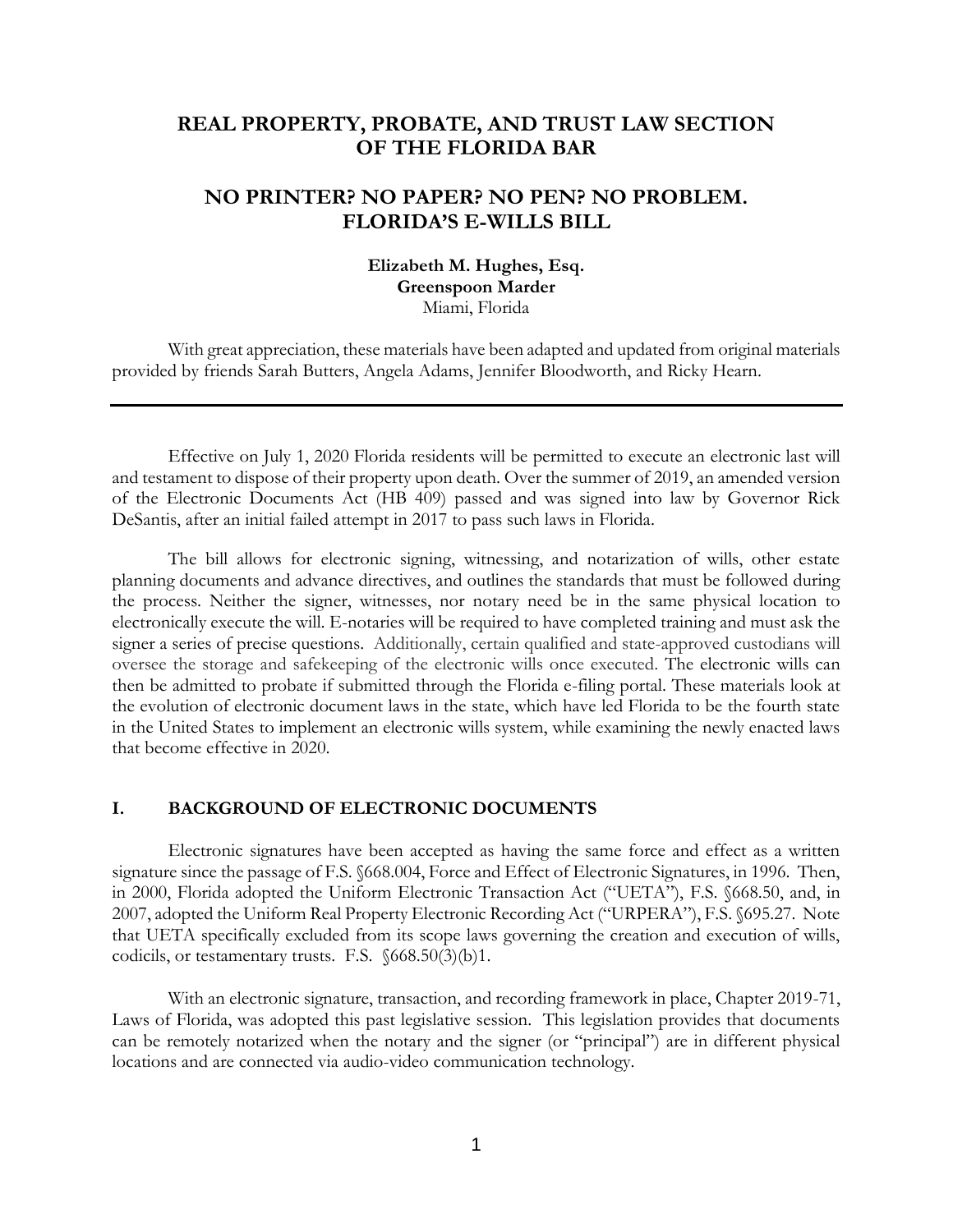#### **II. DEFINITIONS**

 $\overline{a}$ 

1. Part II of Chapter 117, Florida Statutes, begins with a number of new definitions, including the following:

> a. "Appear before," "before," or "in the presence of" means: (i) in the physical presence of another; or (ii) outside the physical presence of another, but able to see, hear, and communicate with the other person by means of audio-video communication technology. F.S. §117.201(1).

> b. "Audio-video communication technology" is technology enabling realtime, two-way communication using electronic means in which the participants are able to see, hear, and communicate with each other. F.S. §117.201(2).

> c. "Electronic signature" means an electronic sound, symbol, or process attached to or logically associated with a record and executed or adopted by a person with the intent to sign the record. F.S. §117.201(4) and §668.50(2)(h).<sup>1</sup>

> d. "Online notarization" is the performance of a notarial act where the principal appears before the notary by means of audio-visual communication technology. §117.201(9).

> e. "Online notary public" is a notary who has been commissioned to perform remote notarial acts. F.S. §117.201(10).

> f. "Physical presence" means individuals are in the same physical location with each other and close enough to see, hear, communicate with, and exchange credentials with each other. F.S. §117.201(11).

> g. "Principal" is the individual whose electronic signature is being acknowledged, witnessed, or attested to or who takes an oath or affirmation. F.S. §117.201(12).

> h. "Remote Online Notarization service provider" or "RON service provider" refers to the companies that offer the technology that is critical to the remote online notarization process. F.S. §117.201(14).<sup>2</sup>

> i. "Original" document is the electronic version, not a paper printout of the document; although, a printout certified by a notary public to be a true and

<sup>&</sup>lt;sup>1</sup> For wills and trusts with testamentary aspects, there is a different definition for "electronic signature" set forth in new F.S. §732.512(4).

<sup>&</sup>lt;sup>2</sup> Although not included in the statutory definitions, the acronym "RON" is generally used to refer to "remote online notaries."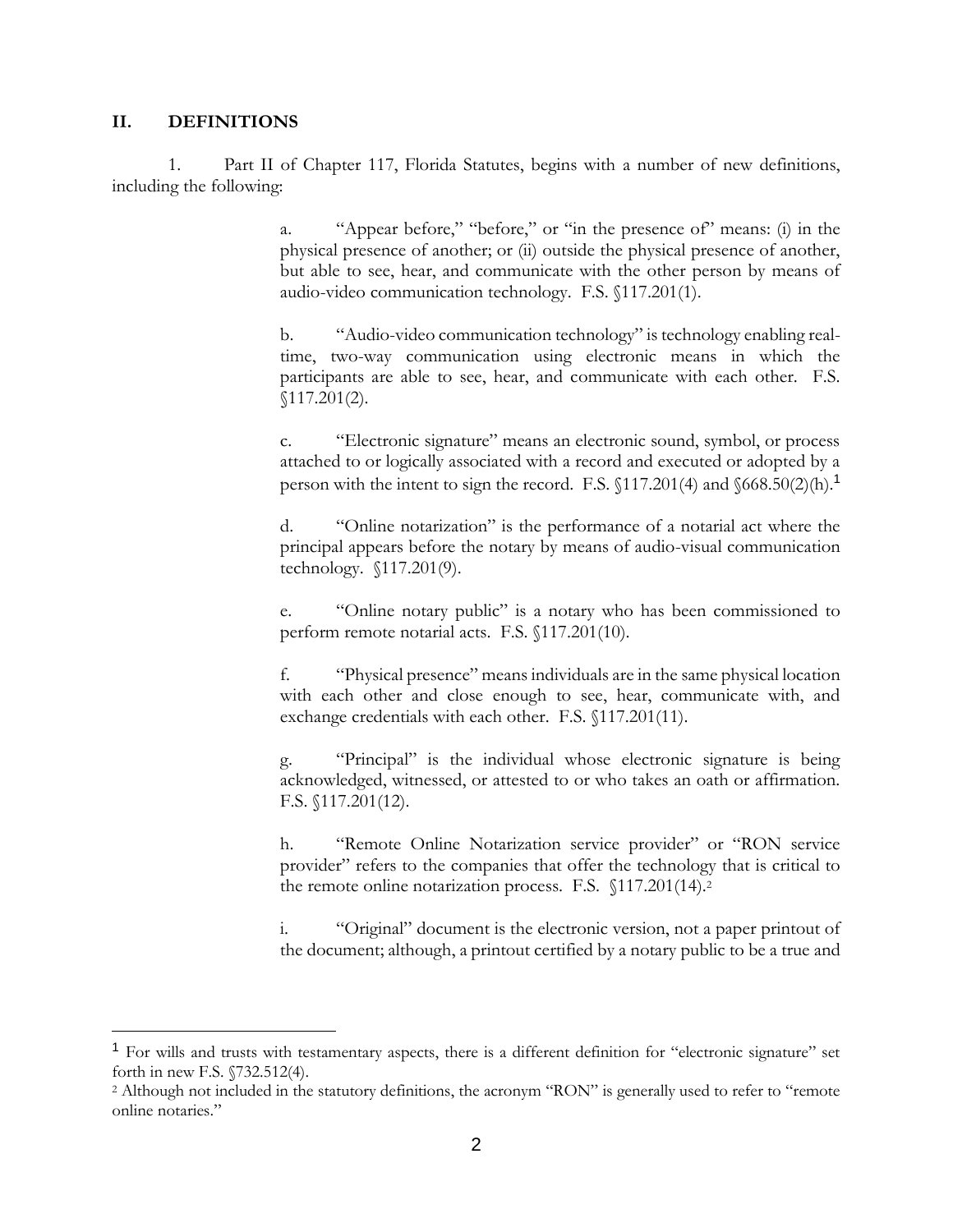correct copy may be accepted as or deemed to be an original. F.S.  $$117.05(12)(a).$ 

2. Other relevant statutorily defined terms:

a. "Vulnerable adult" is defined as "a person 18 years of age or older **whose ability to perform the normal activities of daily living or to provide for his or her own care or protection is impaired** due to a mental, emotional, sensory, long-term physical, or developmental disability or dysfunction, or brain damage, or the infirmities of aging." F.S. §415.102(28).

b. "Will" includes "an electronic will as defined in §732.521." F.S. §731.201(40).

c. "Electronic will" is defined as "a testamentary instrument, including a codicil, executed with an electronic signature by a person in the manner prescribed by this code, which disposes of the person's property on or after his or her death and includes an instrument which merely appoints a personal representative or guardian or revokes or revises another will." F.S. §732.521(4).

d. "Electronic signature" means an electronic mark visibly manifested in a record as a signature and executed or adopted by a person with the intent to sign the record. F.S. §732.521(3).

### **III. ELECTRONIC ESTATE PLANNING DOCUMENTS**

The bulk of the new legislation relates to remote notarization of documents generally (hence the name "Electronic Legal Documents"). However, the rules for execution of electronic estate planning documents differ significantly from the framework for transactions like loans, real estate closings, etc.

The most significant substantive change resulting from the new legislation is the elimination of the requirement that witnesses to estate planning documents must be physically present with the testator/settlor/principal at the time of execution. The Real Property, Probate, and Trust Law Section of the Florida Bar opposed the elimination that long-standing requirement, but when it became clear that the proposed legislation permitting remote online witnesses would likely pass, the Section worked to add some protections for vulnerable adults and certain powers of attorneys.

## **A. Wills, Trusts, Health Care Surrogate Designations, Spousal Waivers, and Certain Powers of Attorney**

If the electronic document to be signed is: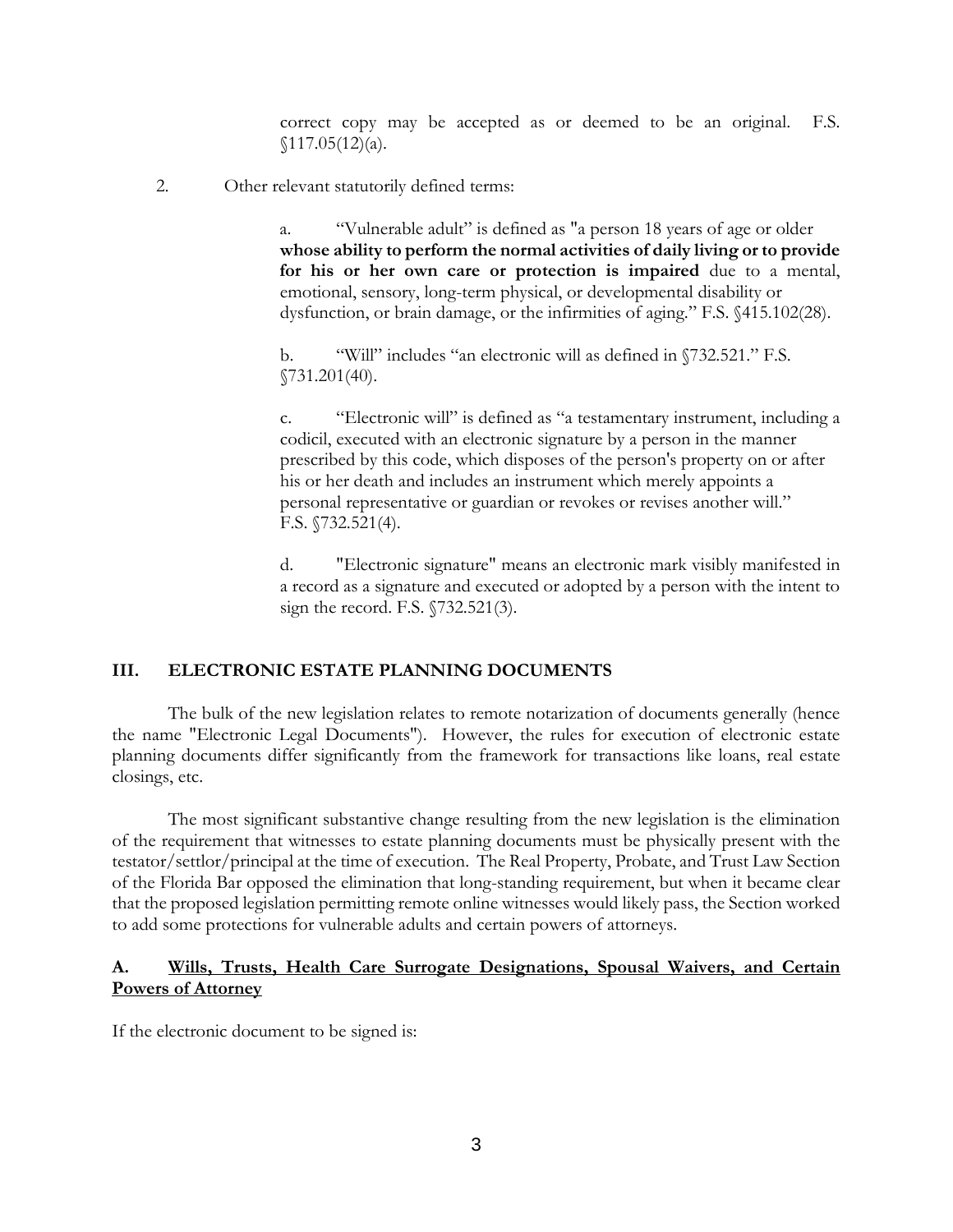$\bullet$  a will<sup>3</sup>,

 $\overline{a}$ 

- a trust with testamentary aspects,
- a health care advance directive,
- a waiver of spousal rights under F.S. §732.701 or §732.702, or
- a power of attorney authorizing any of the banking or investment powers enumerated in F. S. §709.2208,

then, the following rules apply **with respect to the use of remote online witnesses** (F.S.  $$117.285(5)$ :

> 1. The principal must answer the following series of questions designed to identify a **vulnerable adult** as defined in F.S. §415.102(28)<sup>4</sup>:

- Are you under the influence of any drug or alcohol today that impairs your ability to make decisions?
- Do you have any physical or mental condition or long-term disability that impairs your ability to perform the normal activities of daily living?
- Do you require assistance with daily care?

2. If the principal answers any of the above questions in the affirmative, then the principal's signature must be witnessed by witnesses who are physically present with the principal. F.S. §117.285(5)(b). Remote online witnessing is **not effective** for witnessing the signature of a vulnerable adult on these estate planning documents. F.S. §117.285(5)(g). **Accordingly, the RON service provider should not let the principal proceed without witnesses being physically present with the principal.**

3. However, the legislation recognizes that there may be vulnerable adults who slip through the cracks by not answering the questions truthfully. For example:

- A principal may be embarrassed to admit he/she needs or receives assistance;
- A principle lacks self-awareness with respect to their mental or emotional state;
- A principal may not self-identify as a vulnerable adult (such as a paraplegic who is fully cognizant mentally, but whose physical disability makes him/her a vulnerable adult under the statutory definition); or

<sup>3</sup> The definition of "Will" in F.S. §731.201(40) was amended to include an electronic will as defined in F.S. §732.521.

<sup>4</sup> These questions and answers are not required to be part of the audio-video recording. It is anticipated that the RON service provider will ask these questions through a written question and answer session rather than verbally.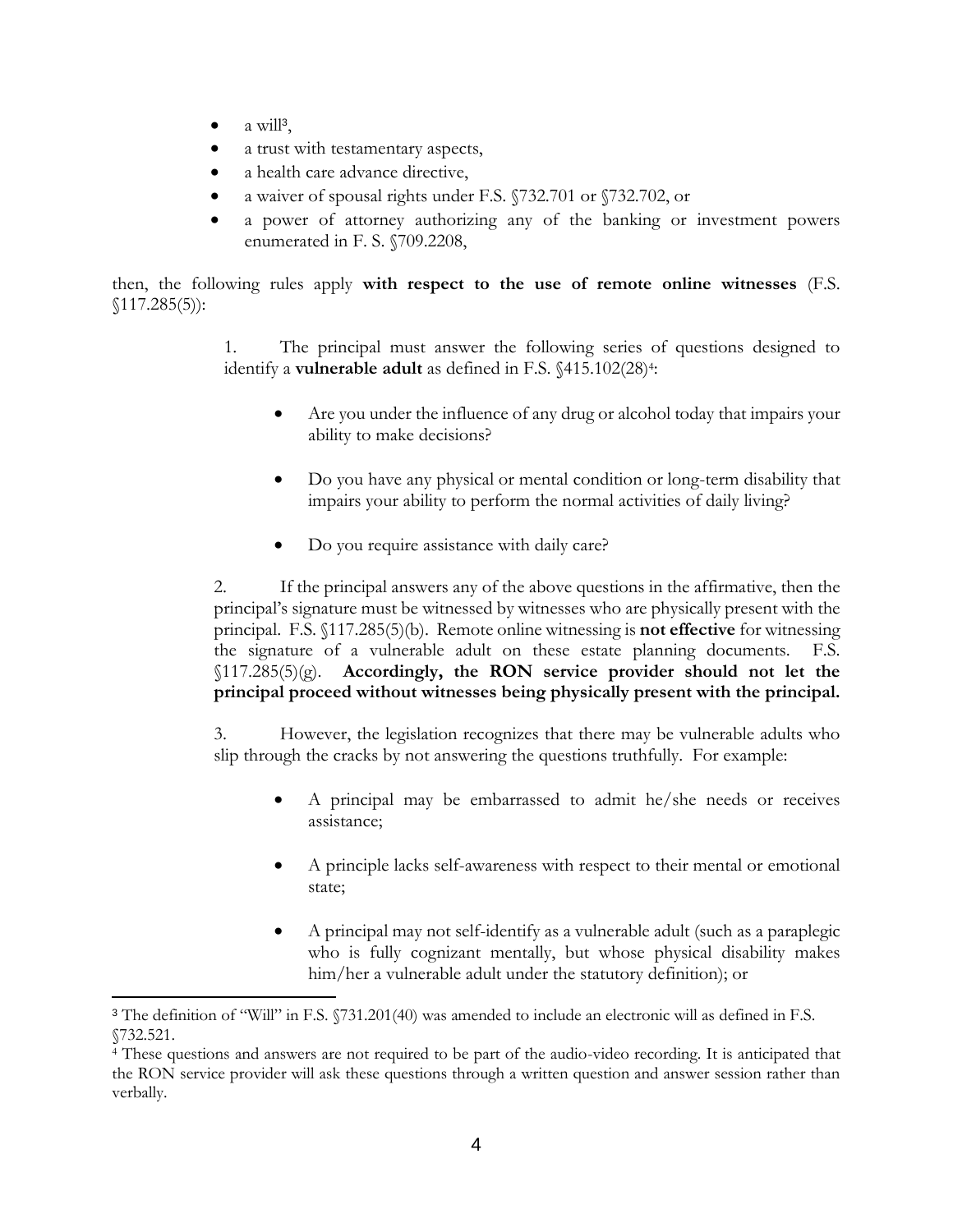A person identifies themselves as a vulnerable adult yet proceeds for convenience sake.

For these reasons, after the principal responds to the vulnerable adult questions described above, the RON service provider must give the principal the following written notice (in substantially this form):

> **NOTICE**: If you are a vulnerable adult as defined in s. 415.102, Florida Statutes, the documents you are about to sign are not valid if witnessed by means of audio-video communication technology. If you suspect you may be a vulnerable adult, you should have witnesses physically present with you before signing.

F.S. §117.285(5)(c).

Note that the RON service provider is not required to provide the principal with the statutory definition of "vulnerable adult," without which, this warning may do little to prevent vulnerable adults who do not self-identify as such from proceeding through the remote online witnessing process. In that event, the vulnerable adult's estate planning document will be invalid.

While some have opined that the automatic invalidation of a vulnerable adult's estate plan is a harsh consequence, such penalties are not new to Florida's wills and trusts jurisprudence. Florida has always demanded strict adherence to the Statute of Wills. *See*, *In re Bancker's Estate*, 232 So.2d 431, 433 (Fla. 4th DCA 1970) (holding that a testator must strictly comply with the statutory requirements to create a valid will); *In re Neil's Estate*, 39 So.2d 801 (Fla.1949) (holding that where a testator fails to sign his or her will, that document will not be admitted to probate); *In re Estate of Williams*, 182 So.2d 10, 13 (Fla.1965) (holding that the signatures of both the testator and witnesses are needed to have a properly executed will); and *In re Estate of Olson*, 181 So.2d 642, 643 (Fla.1966) (holding that an unattested will should not be admitted to probate because "[t]he obvious intent of the statute requiring the attestation of a will by at least two witnesses is to assure its authenticity and to avoid fraud and imposition.").

Repeatedly, Florida has rejected the more relaxed witnessing and execution requirements that exist in the Uniform Probate Code. Further, Florida has never adopted the "harmless error" or "substantial compliance" tests, which would forgive errors in execution if adequate evidence of capacity and testamentary intent was nonetheless present.

> 4. Once the vulnerable adult questions are asked and the consumer protection warning described above, is given, the remote online notary must then create an audiovideo recording of the notarial act, including his/her communications with the principal. The remote online notary must ask the principal a series of questions to which the principal must provide verbal answers. These questions and answers are designed to build an evidentiary video record relevant to the principal's capacity and of any undue influence. Those questions must include the following (but the notary may ask additional questions if desired):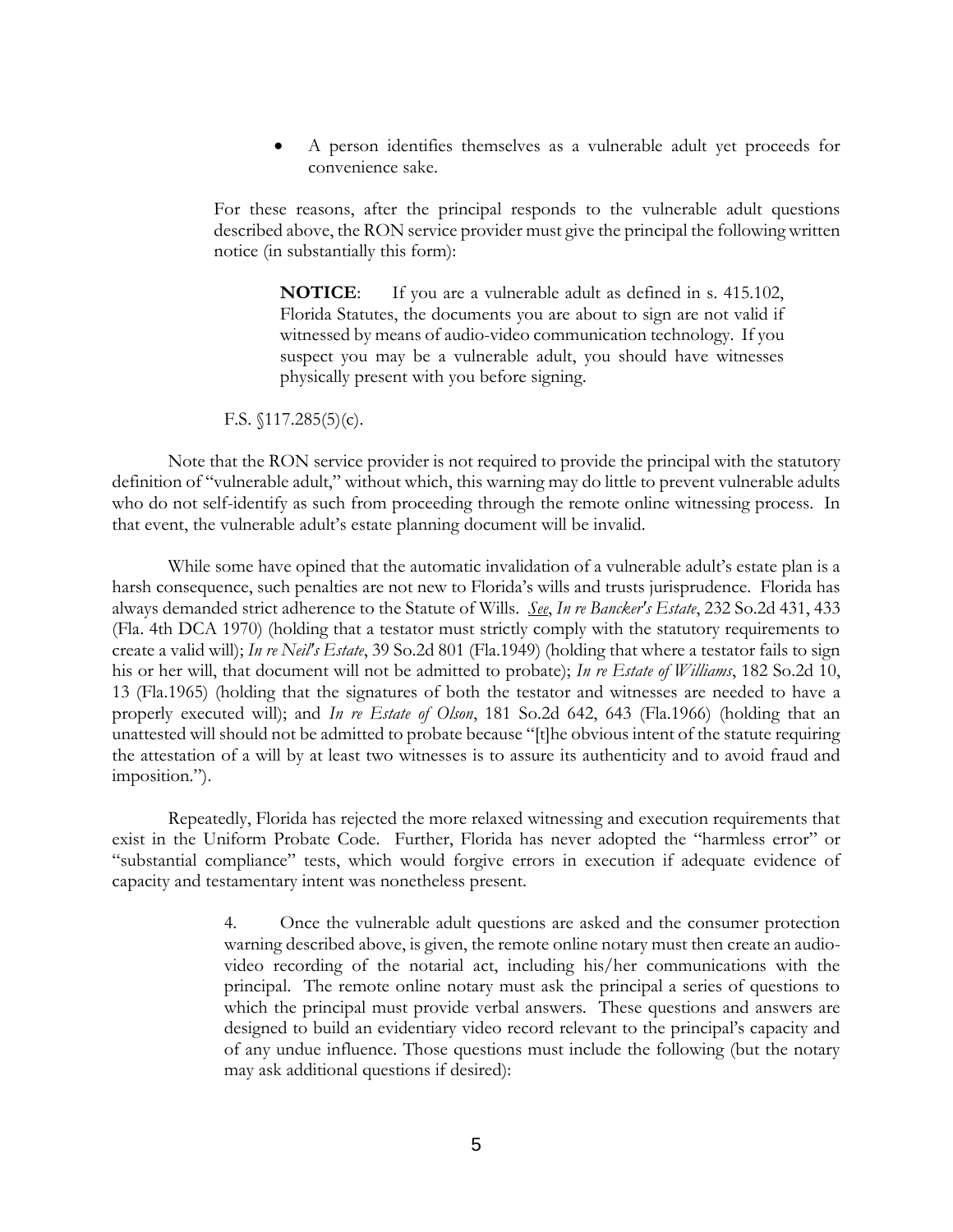- Are you currently married? If so, name your spouse.
- Please state the names of anyone who assisted you in accessing this video conference today.
- Please state the names of anyone who assisted you in preparing the documents you are signing today.
- Where are you currently located?
- Who is in the room with you?

### F.S. §117.285(5)(d).

 $\overline{a}$ 

A principal's incorrect answer to a question in III.A.4., above, cannot be the sole basis to invalidate a document, but may be offered as evidence in a proceeding challenging the validity of the document. F.S. §117.285(5)(f). As in a traditional will or trust contest, the validity of a properly executed document should be based upon the totality of the evidence.

Remember that a notary public may not notarize a signature on a document if it appears that the person is mentally incapable of understanding the nature and effect of the document at the time of notarization. See, F.S. §117.107(5). This prohibition remains unchanged, but the new legislation directs that the online notary shall consider the responses to the questions in III.A.4., above, in carrying out his/her notarial duties. F.S. §117.285(5)(e). One challenge to this new legislation is that a notary is not likely to know whether the answer provided to a question is correct or not, so this Q & A session may have limited value unless or until a will contest proceeding is commenced.

With respect to **powers of attorney containing any of the banking and investment powers** enumerated in F.S. §709.2208, those banking and investment powers will be ineffective unless the above procedures are followed. F.S. §117.285(5)(g). However, the power of attorney will be effective as to other non-"superpowers" <sup>5</sup>granted therein. §117.285(5)(h).

If the witnesses were present via audio-video communication technology, the audio-video recording must indicate that fact. F.S. §117.285(5)(i). Similarly, the notary's certificate must indicate whether the instrument was signed in the physical presence of the notary or through online notarization. F.S. §117.05(4)(c).

\* NOTE: The rules outlined in III.A., above, apply only with respect to the use of **remote online witnesses** for the above-described estate planning documents. Nothing prohibits the use of **remote online notarization** for such estate planning documents. Even a vulnerable adult may use remote online **notarization** for estate planning documents.

<sup>&</sup>lt;sup>5</sup> "Superpowers" refers to the estate planning powers enumerated in F.S. §709.2202(1), which have additional execution requirements as set forth in §709.2202.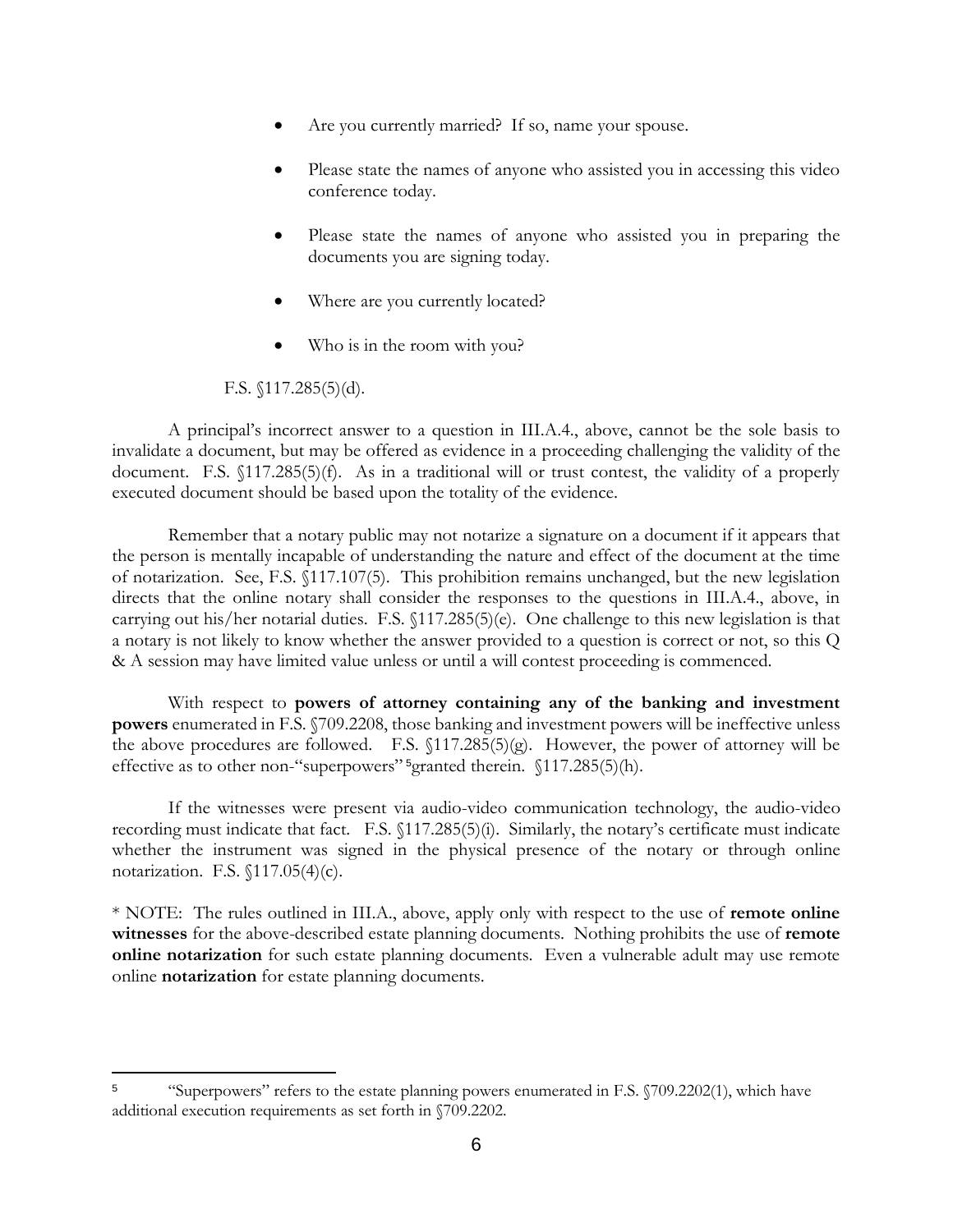# **B. Physical Presence of Witnesses Still Required in Two Circumstances**

## Vulnerable Adult

A vulnerable adult who is executing any of the estate planning documents described above must have **witnesses** physically present with him/her at the time of execution. §117.285(5)(b) and (g). (NOTE: Nothing prohibits a vulnerable adult from using the remote online process to sign nonestate planning documents, such as a deed or loan document.)

## POAs with "Superpowers."

A power of attorney executed by a principal domiciled in Florida at the time of execution is not effective to grant any of the following superpowers enumerated in F.S. §709.2202(1), unless the witnesses were in the physical presence of the principal at the time of execution (F.S. §709.2202(6)):

a. Create an inter vivos trust;

b. With respect to a trust created by or on behalf of the principal, amend, modify, revoke, or terminate the trust, but only if the trust instrument explicitly provides for amendment, modification, revocation, or termination by the settlor's agent;

- c. Make a gift;
- d. Create or change rights of survivorship;
- e. Create or change a beneficiary designation;

f. Waive the principal's right to be a beneficiary of a joint and survivor annuity, including a survivor benefit under a retirement plan; or

g. Disclaim property and powers of appointment.

However, the power of attorney will be effective as to other non-superpowers granted therein.<sup>6</sup>

# **C. Electronic Signature for Wills and Trusts**

 $\overline{a}$ 

Creation of an electronic will requires the same formalities as a traditional physical will and must follow the procedures described in §§732.503 and 732.523 in order to be made self-proved. The difference between an electronic will and a physical will (with the obvious exception being one is electronic and one is not) is the process by which the formalities are performed and documented.

Any requirement that an instrument be signed may be satisfied by an electronic signature. Any requirement that a signature be made in the presence of witnesses may be satisfied by following the remote witnessing procedures outlined in part II of chapter 117 (see Witnessing section above), as long as:

1. The individuals are supervised by a notary public in accordance with §117.285;

<sup>6</sup> But see rules related to banking and investment powers in III.A., above.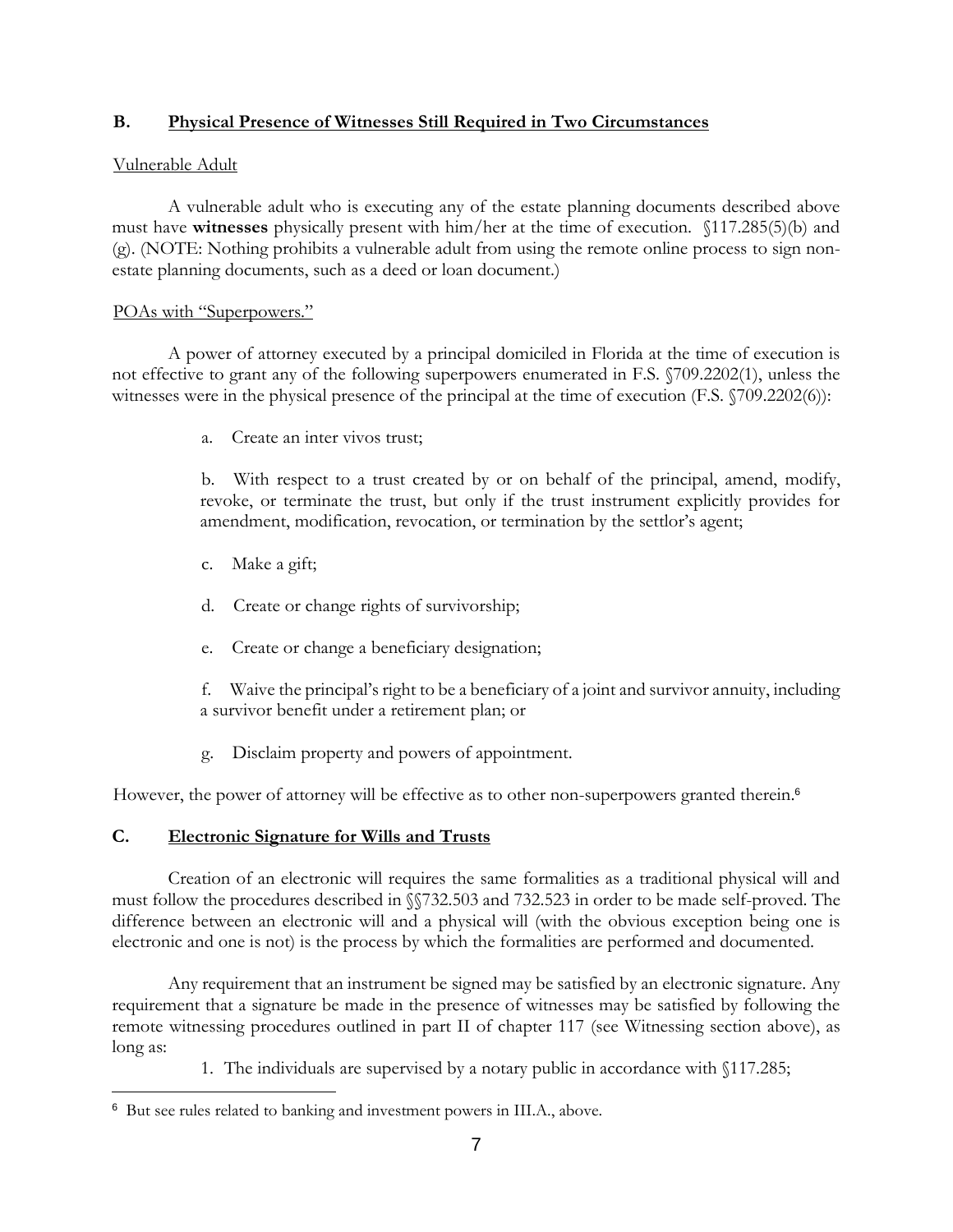- 2. The individuals are authenticated and sign as part of an online notarization session pursuant to §117.265;
- 3. The witness hears the principal make a statement acknowledging the principal has signed the electronic record; and
- 4. The signing and witnessing of the instrument complies with the requirements of §117.285.

Recall also, that Florida Statute §736.0403(2)(b) of the Florida Trust Code states that the "testamentary aspects of a revocable trust, executed by a settlor who is a domiciliary of this state at the time of execution, are invalid unless the trust instrument is executed by the settlor with the formalities required for the execution of a will in this state." Stated simply, testamentary aspects of a Florida resident's revocable trust must be executed with the same formalities as a will. Therefore, the new electronic execution provisions in Chapter 732, Florida Statutes, will carry over to revocable trusts via F.S. §736.0403(2)(b).

# 1. Definition of "Electronic Signature"

Although "electronic signature" is defined in new F.S. §117.201(4) to mean an electronic sound, symbol, or process attached to or logically associated with a record and executed or adopted by a person with the intent to sign the record, a different definition is applicable for wills and trusts with testamentary aspects. New F.S. §732.512(4) defines "**electronic signature**" to mean "an electronic mark visibly manifested in a record as a signature and executed or adopted by a person with the intent to sign the record."

2. Electronic Wills with Testator and Witnesses in the Physical Presence of Each Other

Wills (or trusts with testamentary aspects) created on a computer, tablet, cell phone, or other electronic device which are signed with an electronic signature by the testator in the physical presence of two or more witnesses who sign with an electronic signature in the physical presence of each other and the testator are specifically recognized as valid. F.S. §732.522(1).

# 3. Electronic Wills with Remote Online Witnesses

a. The requirement that a will (or trust with testamentary aspects) be signed in the presence of witnesses may be satisfied if:

- The witnesses are present by audio-video communication technology that meets the requirements of Part II of Chapter 117 of the Florida Statutes;
- The signing and witnessing comply with all of the requirements described in III.A., above, including the authentication, Q & A, and execution procedures; and
- The witnesses hear the testator/settlor make a statement acknowledging that he/she has signed the electronic record.

F.S. §732.522(2).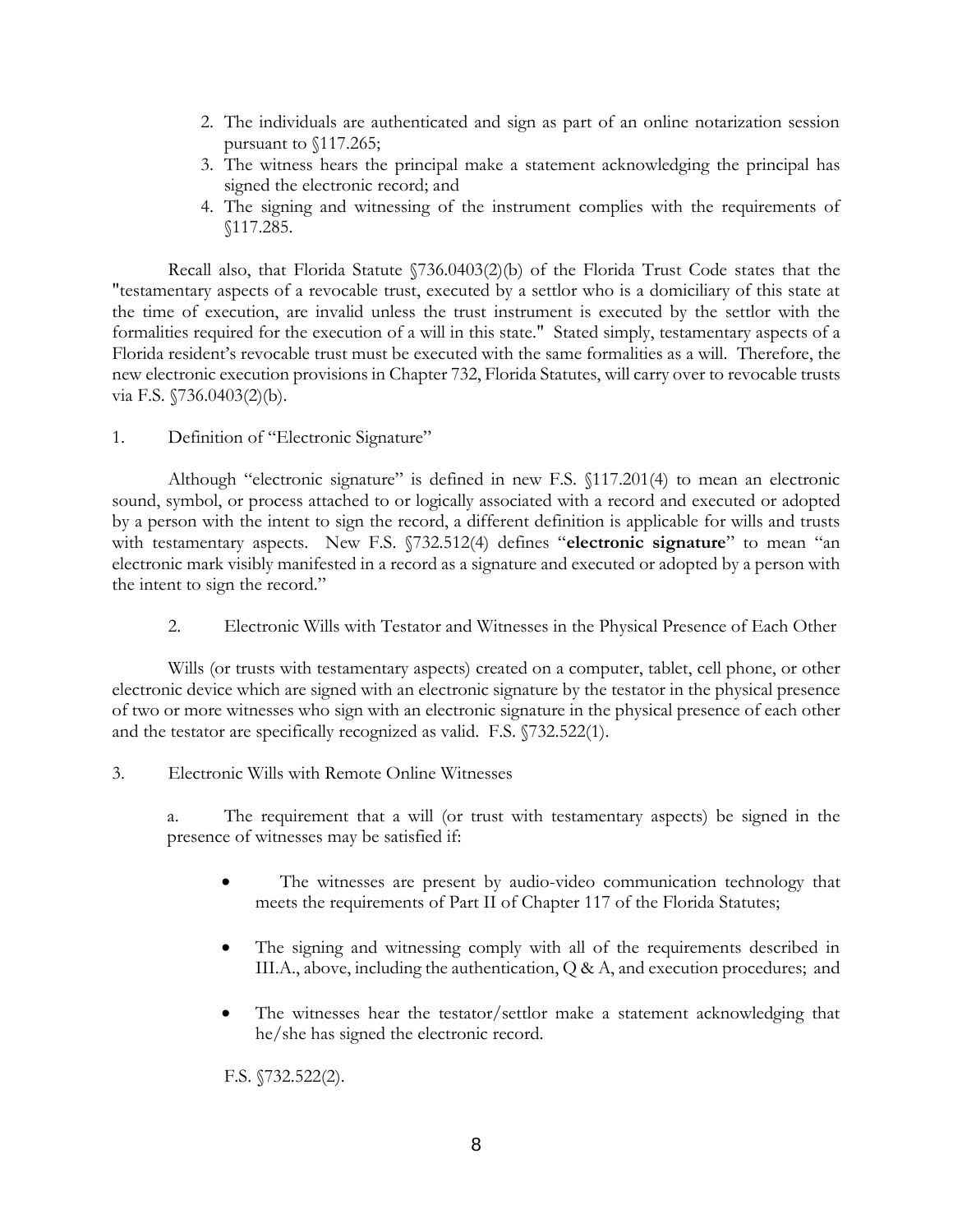b. A will that is signed electronically is deemed to be executed in Florida if it states that the testator intends to execute and understands that he/she is executing the will pursuant to the laws of Florida. F.S. 732.522(4).

# **D. Self-proof of Electronic Will**

Florida Statute §733.201(1) (current form) states that self-proved wills executed in accordance with this code may be admitted to probate without further proof.

Under the new law, an electronic will can be made self-proved if the following requirements are satisfied:

1. The acknowledgment of the electronic will by the testator and the affidavits of the witnesses are made in accordance with F.S. §732.503 and are part of the electronic record containing the electronic will or logically associated with the will;

2. The electronic will designates a qualified custodian;

3. The electronic record containing the electronic will is held by a qualified custodian at all times before being offered to the court for probate; and

4. The qualified custodian who has custody of the electronic will at the time of the testator's death certifies under oath that, to the best of the qualified custodian's knowledge:

- The electronic will has at all times been in the custody of a qualified custodian and
- The electronic will has not been altered in any way since the date of its execution.

F.S. §732.523.

# **E. Audio-video Recording Requirements**

In addition to the requirements set forth above, the following audio-video rules have direct application to estate planning documents:

- While some of the required questions can be done though a written  $Q \& A$  prompt (e.g., questions regarding the authentication of the principal/witnesses and vulnerable adult status), the 5 questions designed to create a record regarding capacity and undue influence must be done **on video**. F.S. §117.285(5)(d).
- The audio-video recording must then be maintained with the electronic record. F.S. §§117.245 and 732.524(2).
- If audio-video recording is lost, the will is treated as a lost will that can be proved up through witness testimony as provided in F.S. §733.207.

# **F. Storage of Estate Planning Documents**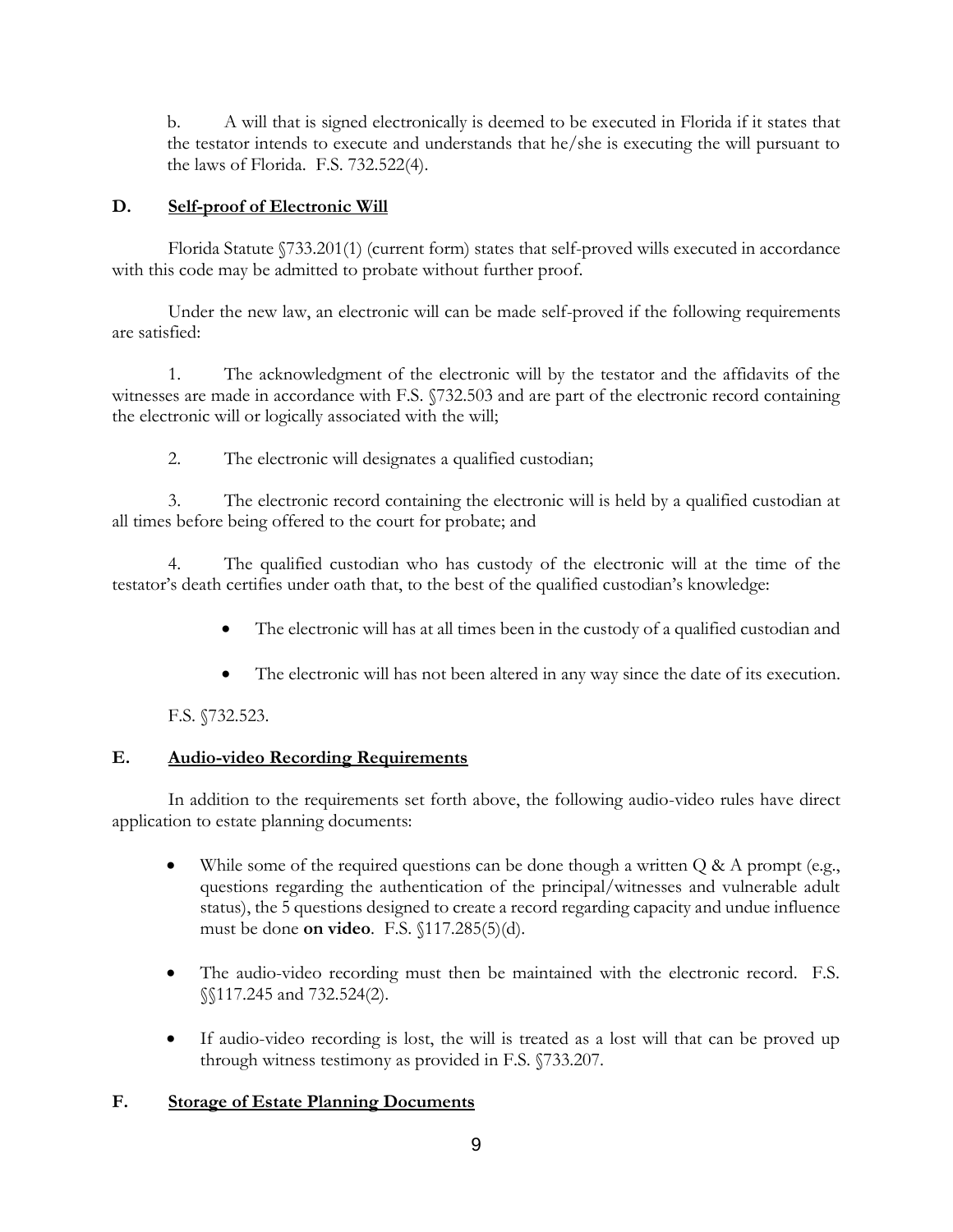Who? Electronic records may be stored by the notary or any Qualified Custodian ("QC"). QCs must comply with the statutory requirements set forth in F.S. §732.524 (regarding Florida domicile and residency; security; confidentiality; furnishing information to the court; change of QC, etc.) and §732.525(1) (regarding bond and liability insurance). For those who may be nervous about storing documents with a newly minted dot com, it is anticipated that the Clerks of Court will be QCs and able to store electronic wills.

Security. A Qualified Custodian is required to store the electronic record in a manner that is secure and tamper-evident. F.S.  $\sqrt{732.524(2)(a)}$  and  $(4)(b)3.d., 117.021(7), 117.255(3),$  and 117.295(4).

How long? The electronic record containing an **electronic will** must be maintained by a Qualified Custodian until the earlier of the 5<sup>th</sup> anniversary of the conclusion of the administration of the estate of the testator or 20 years after the death of the testator. F.S. §732.524(3). But note that this extended retention period appears to apply only to wills and not to any other estate planning documents.

Access. Florida Statute §732.504(2) requires the QC to provide access to or information concerning the electronic will and/or record containing the electronic will only to the following persons:

- The testator;
- Persons authorized by the testator in the electronic will or in written instructions signed by the testator with the formalities required for execution of a will in Florida;
- The testator's nominated personal representative; or
- As directed by a court of competent jurisdiction.

Death of the Testator. Upon receiving information that the testator is dead, the QC must deposit the electronic will with the clerk of the court without charging a fee.

### **G. Revocation of Electronic Will**

Since the original electronic will or codicil is the original document, it cannot be revoked by some of the traditional means of revoking a paper document, i.e., burning, tearing, or defacing. The new legislation provides that an electronic will or codicil may be revoked by deleting, canceling, rendering unreadable, or obliterating the electronic will or codicil, with the intent and for the purpose, of revocation, **as proved by clear and convincing evidence**. F.S. §732.506. Proof of clear and convincing evidence of the intent to revoke is not required for paper wills and codicils. F.S. §732.506.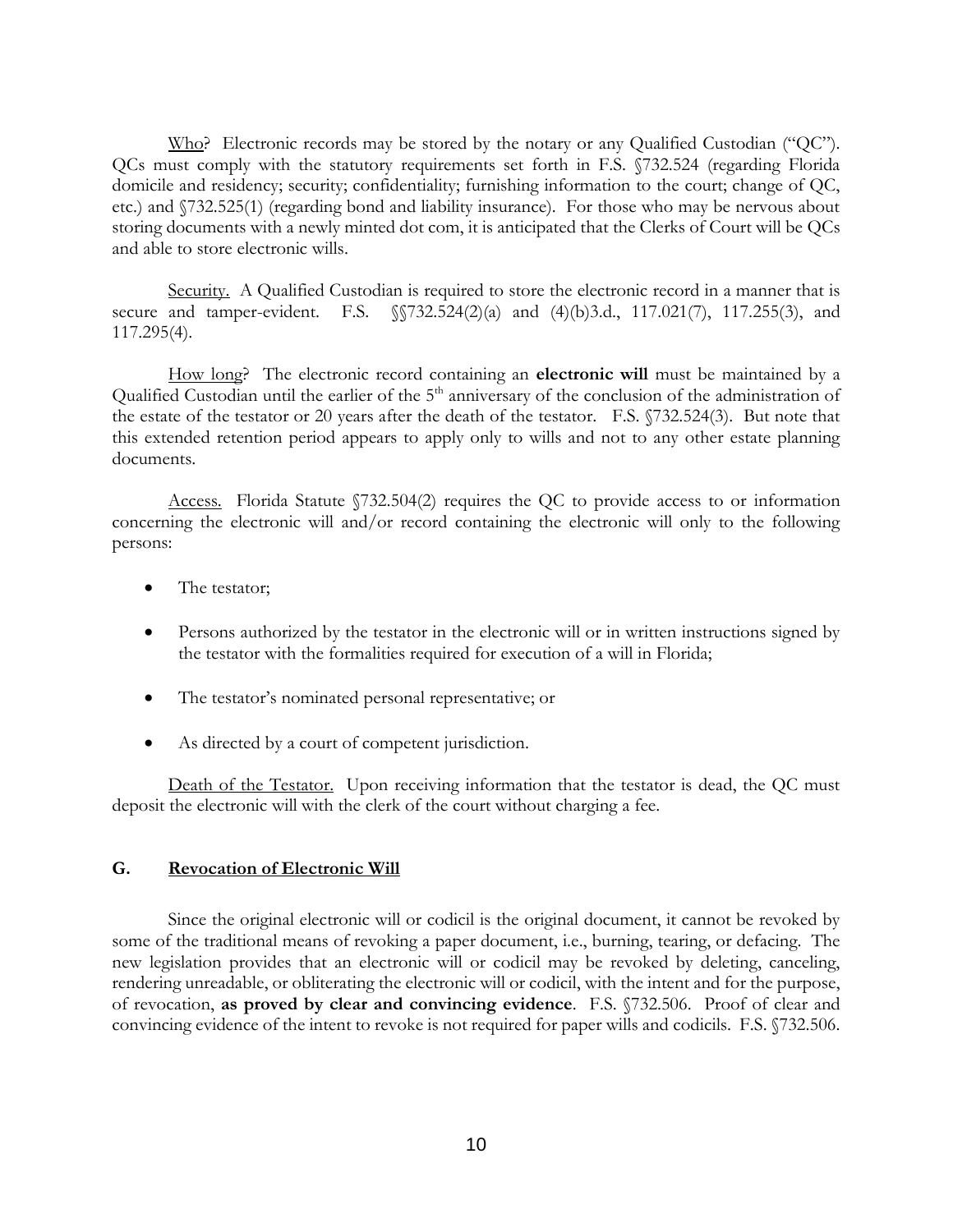#### **H. Probate of Electronic Will**

An electronic will filed electronically with the clerk of the court through the Florida Courts E-Filing Portal is deemed deposited as the original electronic will. F.S. §732.526(1). Alternatively, a paper copy of an electronic will that has been certified by a notary public to be a true and correct copy may be offered for probate and shall constitute an original of the electronic will. F.S. §732.526(2).

An electronic will shall not be admitted to probate as a self-proved will if the execution or acknowledgment by the testator and affidavits of the witnesses involved a remote online notarization in which there was a substantial failure to comply with the online notarization procedures. F.S. §733.201(1).

### **I. Other Amendments to Chapter 709 (Powers of Attorney)**

F.S. §709.2119 was amended to permit a third party asked to accept a power of attorney to request and rely upon the notary's electronic journal or record if the power of attorney is witnessed or notarized remotely. F.S. §709.2119(d).

Similarly, F.S. §709.2120 was amended so that a third party is not required to accept a power of attorney that was witnessed or notarized remotely if: (i) the agent is unable to produce the notary's electronic journal or record, or (ii) if the notary did not maintain an electronic journal or record. F.S. §709.2120(d).

#### **IV. EFFECTIVE DATES**

The general effective date for the legislation is **January 1, 2020**. Ch. 2019-71, Section 40, Laws of Florida. However, there is a separate effective date of **July 1, 2020**, for Section 33 of the legislation which creates the new F.S. §732.522, dealing with the execution of electronic wills and the testamentary aspects of revocable trusts.

The legislation requires that traditional notaries take a minimum of 2 hours of remote notarization educational courses. Those educational courses cannot begin until January 1, 2020. In addition, the Department of State: (i) must adopt rules establishing standards for the required tamperevident technologies (i.e., technology that will indicate any alteration or change to an electronic document or record after the notarial act is completed) that all electronic notarizations must comply with as of January 1, 2020 (F.S. §117.021(7)), and (ii) will need to promulgate rules for getting traditional notaries registered to do remote notarizations (F.S. §§117.225 and 117.295(2)). This will likely take some time. For these reasons, it is anticipated that remote notarization will not actually start being used until well into the 2020 calendar year (and not until July 1, 2020, for e-wills and etrusts with testamentary aspects).

### **V. POLICY**

There has been much debate and discussion surrounding the topic of electronic wills and other estate planning documents. One school of thought is in favor of traditional formal execution requirements. This camp contends that the formal, in person, execution requirements prevent abuse and fraudulent conduct surrounding the estate of an individual. They say that to ensure the authenticity